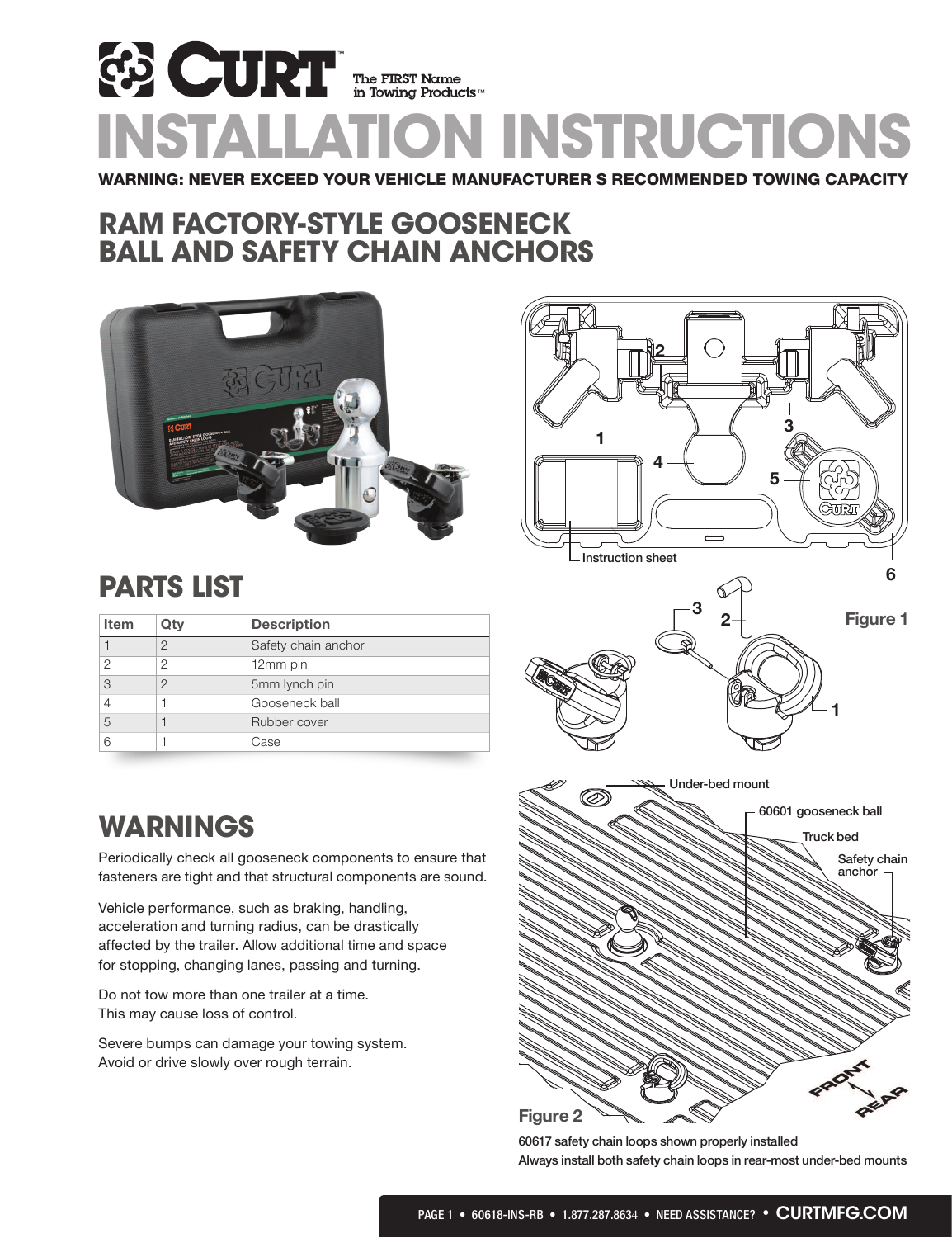## 60601 OPERATION

#### **Step 1**

To install the 60601 gooseneck ball, lift the handle from its seat and rotate 90°. Insert the gooseneck ball into the receiver tube in the bed of truck. Rotate the handle to the locked position and flip it down into its seat. See figure 3.

**Note:** If handle does not freely rotate into the locked position, rotate the ball while applying light pressure to the side of the handle. When the handle rotates into the locked position flip it down into the seated position.

#### **Step 2**

When the gooseneck ball is not in use, remove it from the receiver tube and store it in the case, in a dry, clean area.

#### **Step 3**

Place the rubber cover (66155) in gooseneck receiver when the ball is removed to keep dirt and contaminates out.



## **Figure 5 Figure 6 Figure 7 Figure 8**  $2 - \bigcirc$ **1 3** Rear-most under-bed mount (both sides) Both rings should face the center of the truck Truck bed

## 60617 OPERATION

#### **Step 1**

Align safety chain anchor with the rear-most under-bed mount on both sides. See figure 5. **Note:** Always install both safety chain anchors in the rear-most under-bed mounts.

#### **Step 2**

Lower safety chain anchor into under-bed mount and rotate 90° toward the center of the truck. See figures 5 and 6.

#### **Step 3**

Insert 12mm pin into the top of the safety chain anchor and lock into position using the 5mm lynch pin. See figures 7 and 8. **Note:** Both the 12mm pin and 5mm lynch pin must be fully inserted and engaged.

#### **Step 4**

When safety chain anchors are not in use, remove from the under-bed mounts and store in the case, in a dry, clean area.

## MAINTENANCE

Keep the 60601, receiver, trailer coupler and 60617 safety chain anchor pins lubricated. Use silicone spray or equivalent to prevent wear and rust.

Keep the 60601, receiver, trailer coupler, anchors and under-bed truck mounts free of dirt and other foreign debris.

**Note:** Failure to maintain your towing system could result in poor performance and / or catastrophic failure.